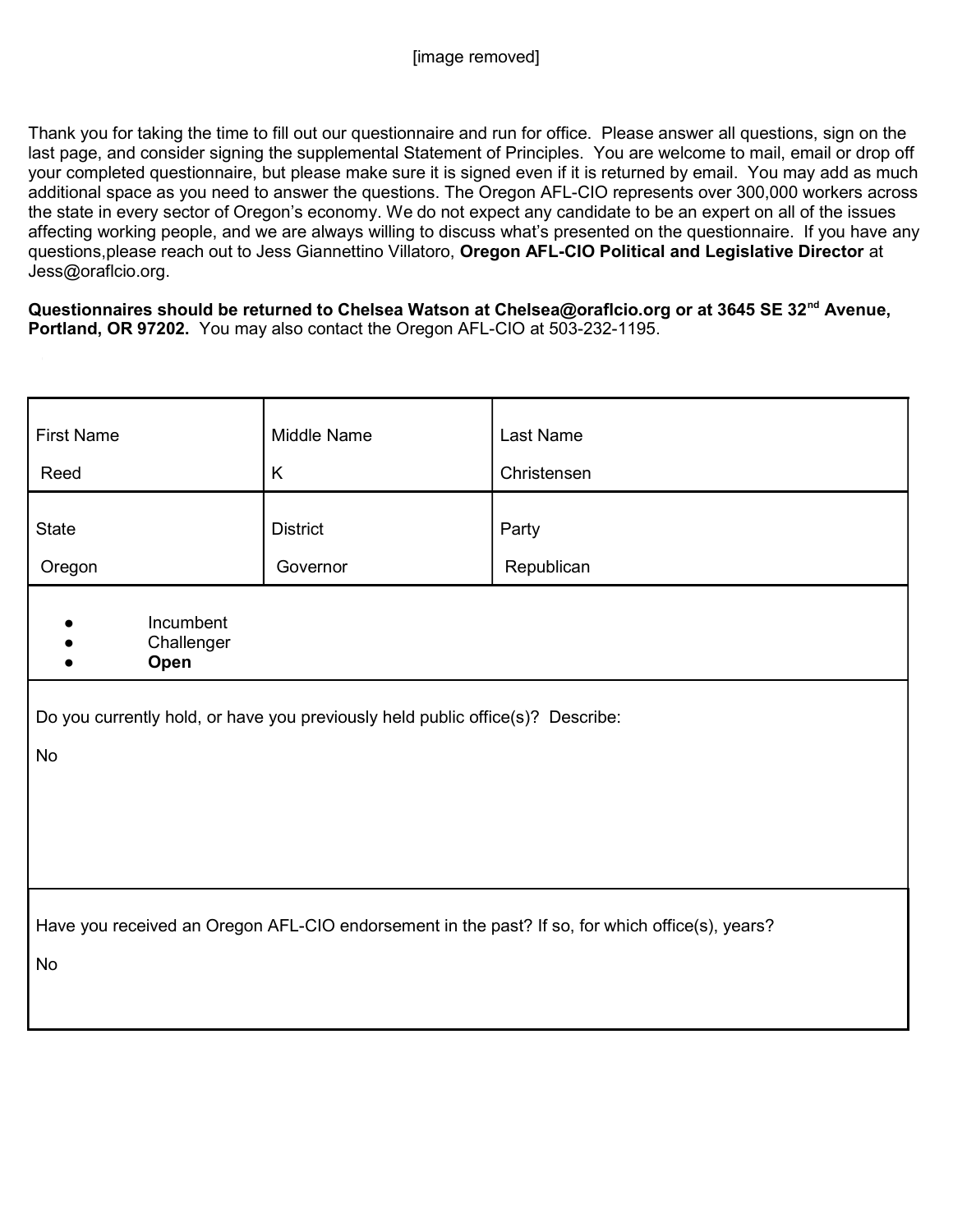| Official Campaign Committee Name:                 |                     |              |  |  |  |
|---------------------------------------------------|---------------------|--------------|--|--|--|
| Save the Kid Committee                            |                     |              |  |  |  |
|                                                   |                     |              |  |  |  |
| Campaign Address:                                 |                     |              |  |  |  |
| PO Box 987                                        |                     |              |  |  |  |
| City                                              | <b>State</b>        | Zip          |  |  |  |
| Cornelius                                         | <b>OR</b>           | 97113        |  |  |  |
| Campaign manager                                  | Email               | Cell Phone   |  |  |  |
| N/A                                               | reed@savethekid.com | 971-727-5976 |  |  |  |
| Are you now or have you ever been a union member? |                     |              |  |  |  |
| No                                                |                     |              |  |  |  |
| Please list union(s) and local(s):                |                     |              |  |  |  |
|                                                   |                     |              |  |  |  |
|                                                   |                     |              |  |  |  |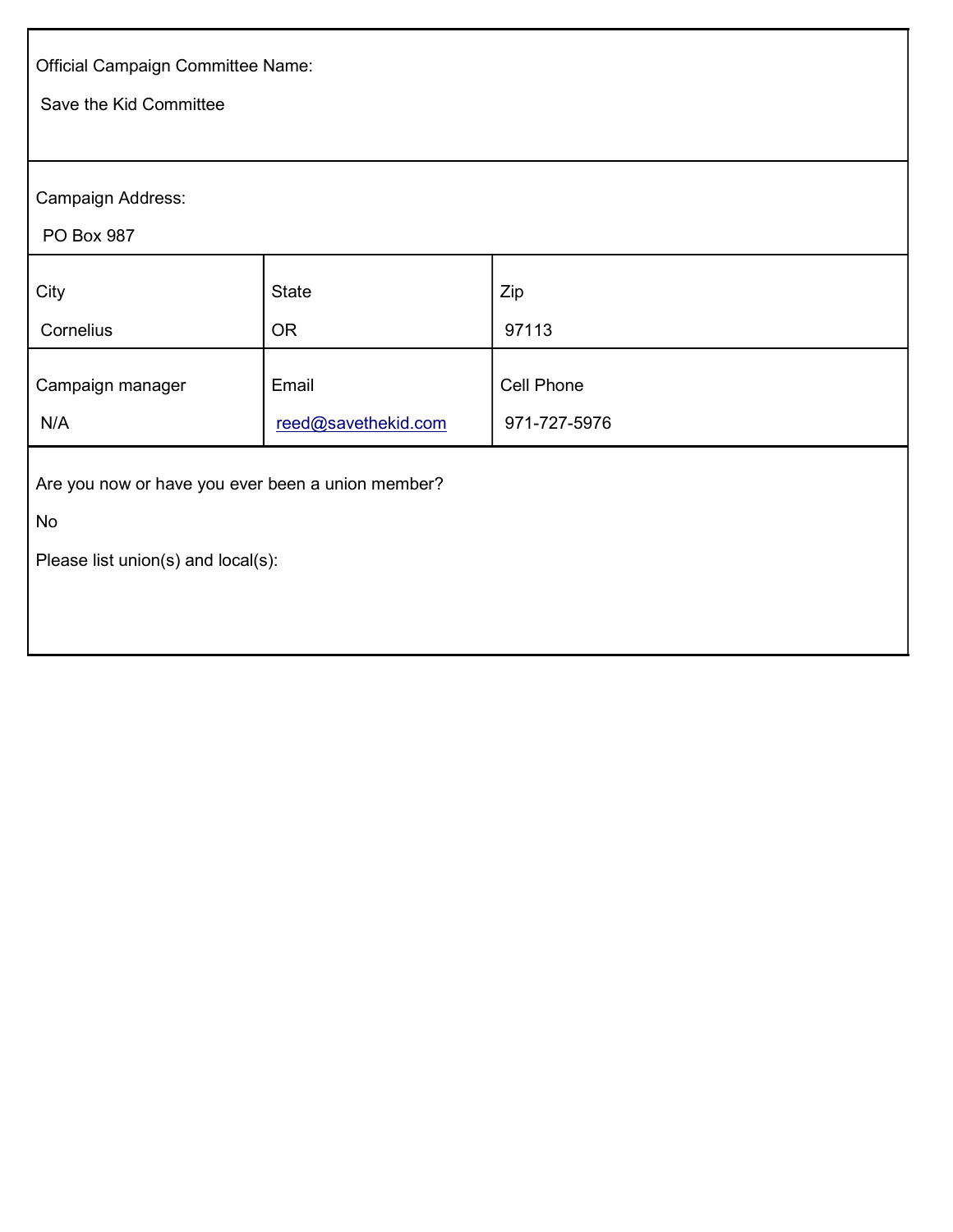## Workers Voice on the Job

1. Union members advocate for change in a myriad of ways. Often, they will engage you in public policy decisions that affect their work and their families and sometimes they'll also want you to help in contract bargaining or when they are on strike. Both actions and inactions are equally meaningful to them.

Would you be willing to support union members on strike lines or at pickets?

No. Public officials should not be showing favor to management and they should not be showing favor to labor. Both sides should negotiate on the strength of their own positions without political infuence.

Are you willing to call employers to support union members during contract negotiations, or to support workers who are trying to form a union?

No. I am willing to talk policy positions with anyone at anytime. But I would not get involved in negotiations in any way.

Under what conditions would you, or would you not, be comfortable being called on in this way?

None. See previous.

What would you need to feel comfortable engaging in this way?

I want labor/management negotiations to be conducted on a even field with fair rules. If there are State laws or regulations that give political power to one side over the other, I would want to know about it.

If you have supported workers in this way, please share your experience.

N/A

2. Choosing to organize a union is a key step workers take to gain a voice in their workplace. Some employers see their employees forming a union as a threat. They will try to persuade workers not to form a union and, if that is unsuccessful, will refuse to negotiate in good faith, leaving it nearly impossible for workers to secure a first contract. These deliberate union-busting strategies will effectively negate the organizing effort altogether.

Do you support workers' right to form a union free from influence from their employer? Would you support legislation that creates a more level playing field for workers attempting to form a union, and that ensures that once a union is formed workers and their employer are able to write a reasonable first contract?

If a union is free to talk about the advantages of a union to employees, than a fair and even playing field would allow employers to freely talk about the disadvantages. The freedom to discuss and talk is not union-busting. Trying to silence the voice of one side is an attempt to use political power to gain unfair advantage and neither side should be given that power.

Workers should be able to listen to both sides without fear of retaliation or firing, or fear of threats or coercion from fellow workers.

3. Increasingly unions are being attacked by organizations which purport to extend workers rights or protect public dollars, but their underlying intention is to encourage workers to leave their union, thus decreasing their coworkers' power. These organizations are often classified as 501(c)(3)s but frequently engage in partisan politics.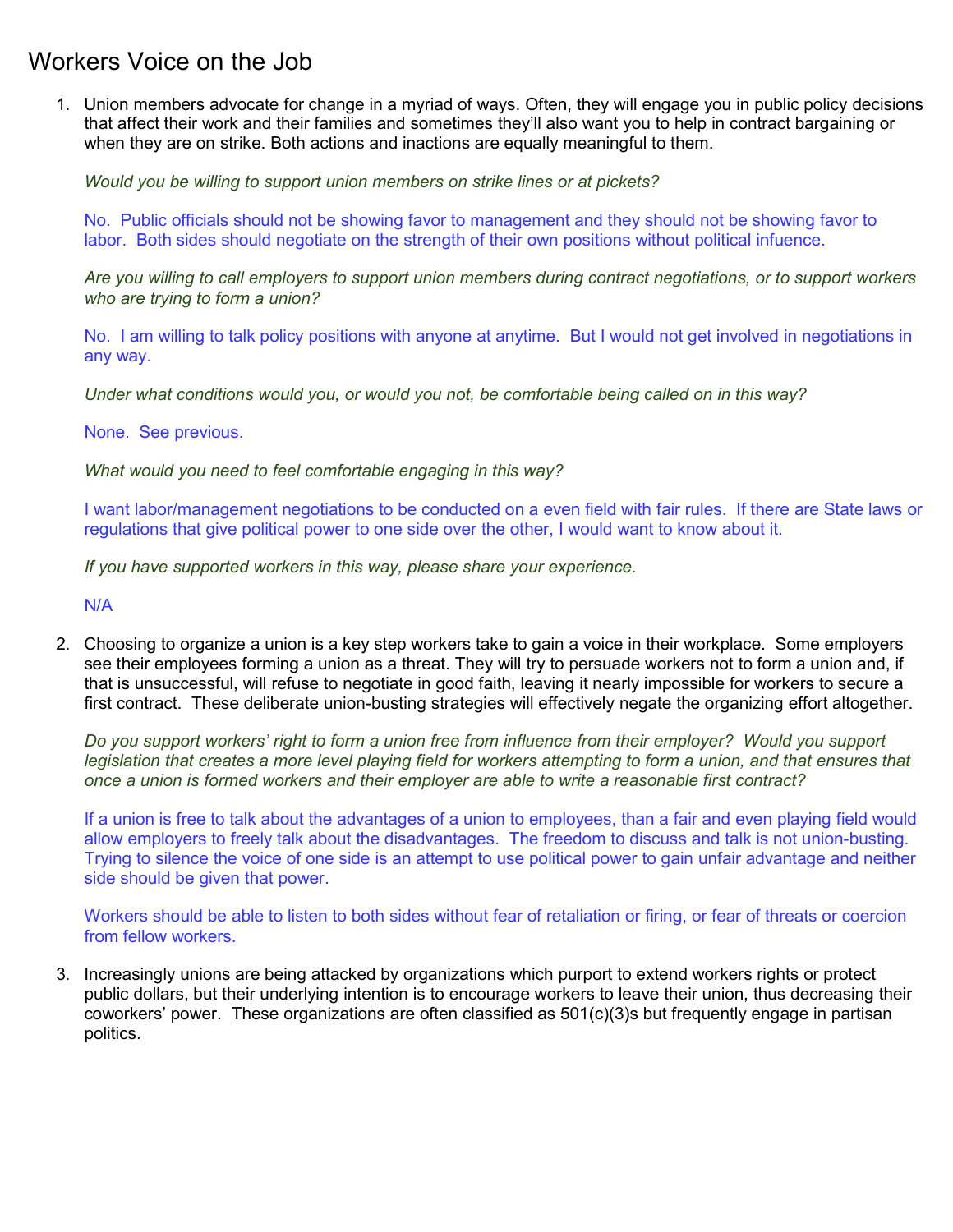Do you support or oppose these efforts? Would you seek out union members or leaders to learn more about organizations or efforts that you thought might be an attempt to weaken Oregonians' ability to form or maintain unions?

I assume the question is about "right to work" laws. I believe in the American value of freedom of speech. If you don't like what a person or organization is saying, you come up with better arguments to make in the public square. Trying to buy off politicians to give power to you over your opponents is not how things should be done in America.

The issue of "right to work" deserves some serious thought. It is evident by looking at wages since the 1970s that workers have had very little pricing power for their labor. I believe one of the chief causes of this is Federal policy that each year allows millions of people from outside of America to enter as workers – both legally and illegally.

Both parties allow this to happen. The Democrats because they want to replace the middle class conservative voter, and the Republicans who kowtow to big business. Meanwhile American workers watch their standard of living continue to fall. One thing that can be done at the state level is to require E-Verify for all new employment to restrict the employment of people without a legal right to work.

The answer is not making America more like an all-powerful facist state where the government is given control over management and labor relations, who is allowed to talk, and who has the power to allow employment.

The answer is to remove the conditions that give business unfair advantage, and to increase the pricing power of labor so that the two sides are equally matched. Allowing both sides to operate in a fair free market system would yield the best result for both.

My thoughts on right to work is based on the American principles of equality and fairness. Given the unfair advantage that politicians on both sides have given to business, workers should have some way of organizing.

If a majority at a workplace votes for a union in a free and transparently honest election, then it seems fair under current conditions that management shoud have to negotiate a contract with the union. On the other hand, forcing someone to join a union as a condition of work is coercion and is not American. At such a workplace, a person could reasonably be charged only a fee that the union spends on actual contract negotiation. State political power should be used to ensure the above conditions.

4. The Janus Supreme Court case was the latest attack on public workers' ability to stand together.

Will you stand up for the rights of educators, firefighters, nurses, and other public employees to maintain a viable voice in policy venues and negotiations across this state by opposing further attacks at the state level?

No government at any level, Federal, state, or local should ever allow public employee unions. Doing this is a surefire recipe for ripping off the tax payer as the free market brakes on union power are non-existent.

What do I mean by this? A government is unique in that it must always exist. If a business is burdened with a union that gets too greedy, the business goes bankrupt and disappears. This puts a market limit on union power. But a government simply raises taxes to satisfy union demands, and usually they are happy to do this in return for political support.

Usually the tax increase is in the form of promising exhorbitant retirement packages. They do it this way because it is less visible to the public, and they know they will be gone by the time the unsustainability becomes apparent. (Examples are public retirement systems in Illinois, California, and Oregon.)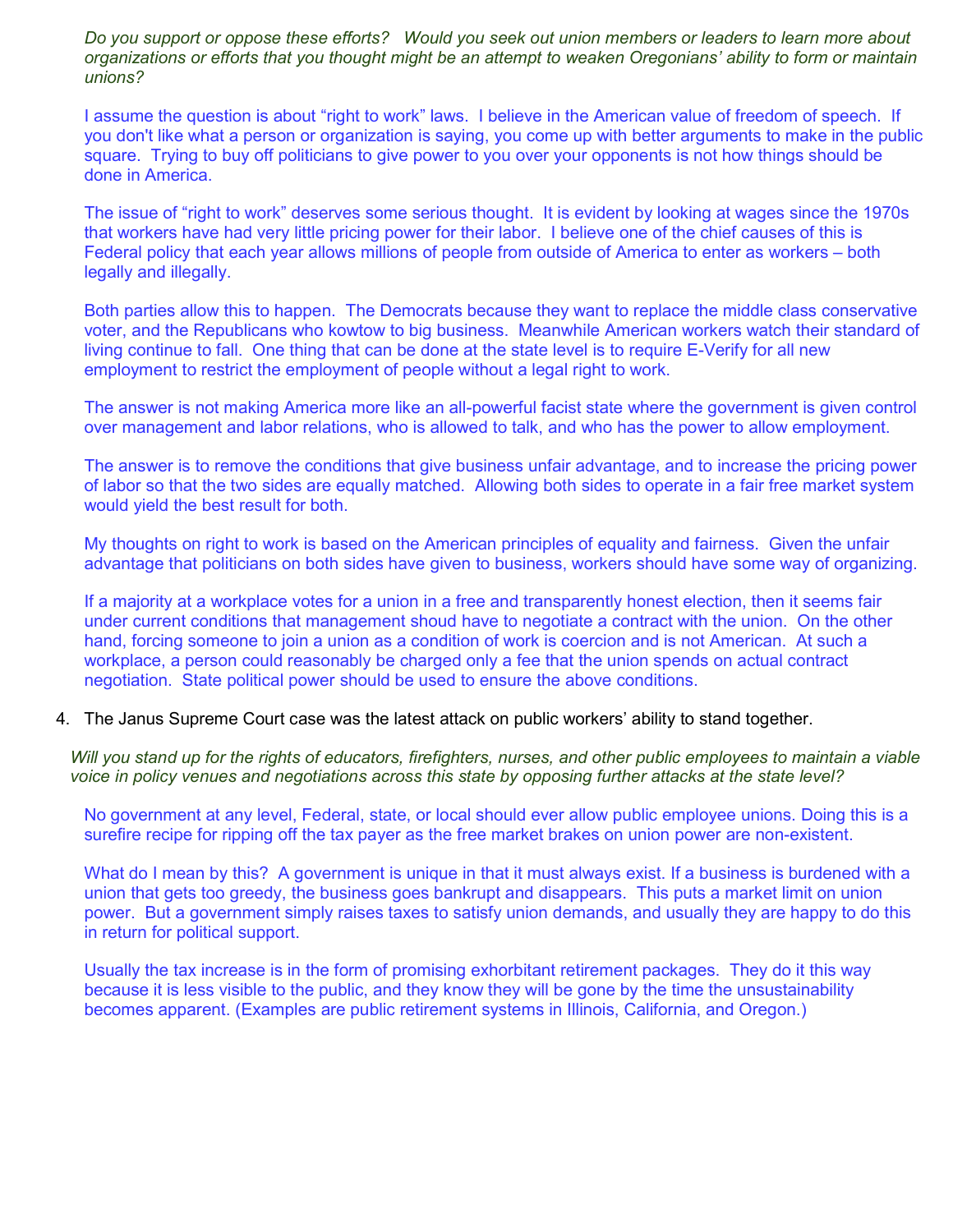t is likely that as a result of some of these types of court cases, unions will need to seek changes to state law to ensure their personal information is protected from third-party influences. Are you willing to support those changes to the Public Employee Collective Bargaining Act?

See above.

## Safety Nets for Oregon's Working Families

1. As wealth continues to concentrate and inequality grows, workers in public and private sector workplaces and industries are taking unprecedented action and authorizing strikes across the country. One of the key factors workers consider when contemplating the difficult decision of authorizing a strike is whether they can afford to be without wages during an unknown period of time.

Would you support extending unemployment insurance benefits to both private and public workers when they are on strike? Why or why not?

No. The government has no role in supporting a strike. A large part of union dues should be saved for a strike fund to support this action.

On the other hand, given the current national situation where Federal politicians are allowing foreigners almost uncontrolled access to the American workplace, I think that employers should not be allowed to fire striking workers or replace them during a strike.

2. Oregon passed the most progressive paid family and medical leave program in the country in 2019. For too long, Oregonians who would have benefited from this policy went without, then the pandemic hit. As a result of record joblessness and stress on the agency, the Oregon Employment Department asked the legislature to delay implementation.

How will you ensure that implementation of this vital program stays on track?

In an American free market, government has no role in dictating wages and benefits to an employer. Any business that does not offer the maximum pay and benefits it can afford to attract good workers is run by a fool and will be out of business soon enough.

How will you ensure that the agency administers a program that is equally as accessible and responsive to employees as it is to employers?

See above.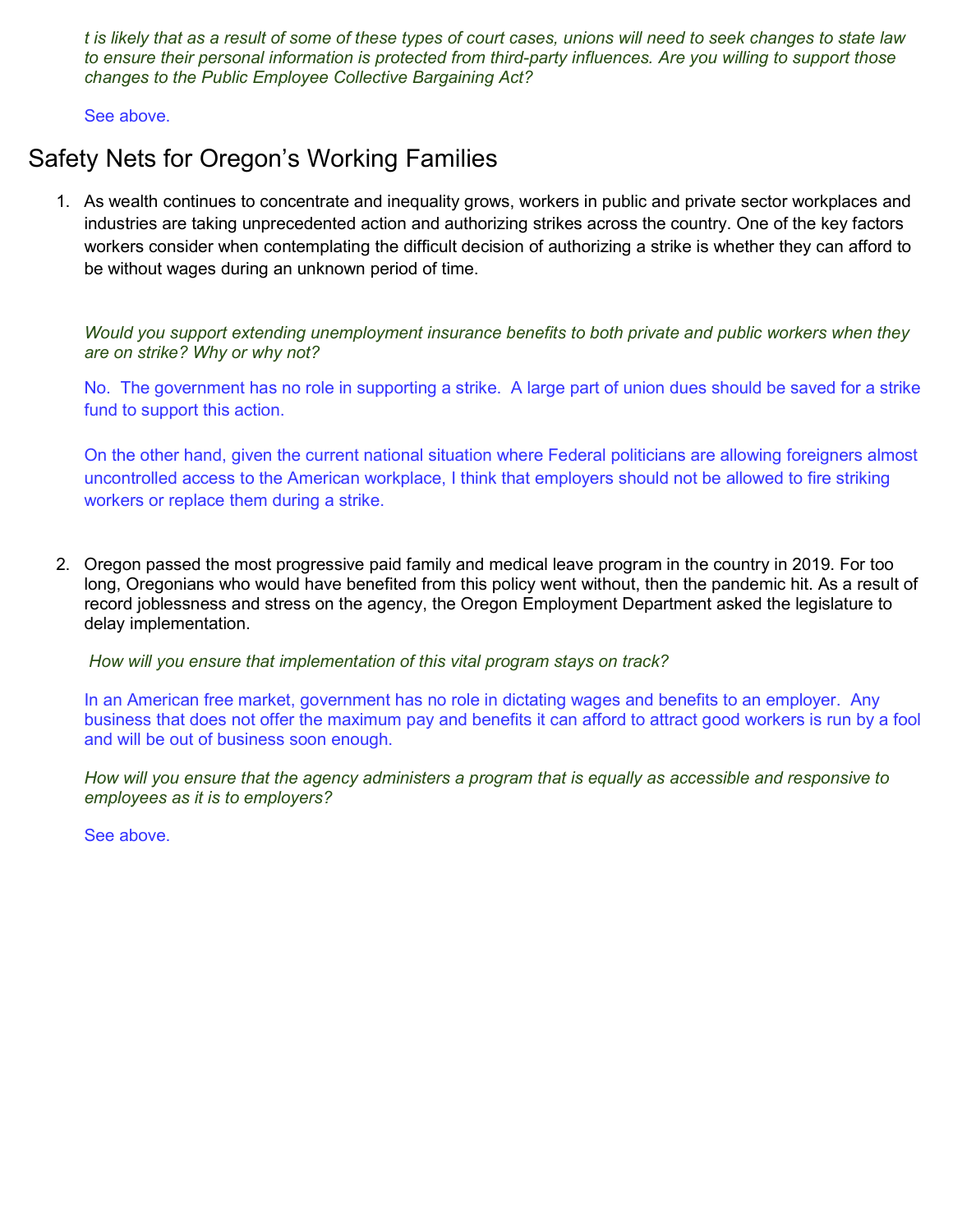3. Oregon's workers' compensation system is often heralded as one of the best in the nation for having "generous benefits and declining costs for employers year after year." This is often attributed to increasing safety in the workplace and a decline in dangerous sectors. The pandemic gave unique insight into the workers' compensation system due to transparency in data that we haven't seen before.This data points to stark discrepancies in the experience of workers based on the type of workers compensation carrier they happen to have through no choice of their own. The private and self-insured carriers (employer and insurer are one in the same) denied COVID-19 worker compensation claims at twenty times that of SAIF, the quasi-public sector carrier. Workers' compensation is an outlier among state agencies that engage workers. In order to appeal a denied claim, a worker is essentially required to retain a private attorney because the system is incredibly difficult to navigate and arcane, and then ultimately ends up before a board of individuals that are employed to adjudicate these claims.

How will you guarantee that the Management Labor Advisory Committee is making policy recommendations to the legislature that help workers to the level needed given that the board is equally split between management and labor representatives with no mechanism to break a tie?

Having management and labor equally represented on the Committee seems correct to me.

Are you willing to require that the Workers' Compensation Division continue to produce weekly claims reporting should there be a continuance in the current pandemic or a new pandemic?

I have no problem with government agencies being transparent in all that they do.

What ideas do you have to make the appeal process less burdensome on the average worker?

I do not have enough insight into the current process to have recommendations. It seems possible to me to construct a system where one could present a case to the adjudication board without the process being so arcane that it requires an expensive specialist lawyer.

Do you support increasing the wage replacement for an injured worker from 2/3 of their wages to a tiered system based on income like what is found in paid family and medical leave, while ⅔ wage replacement would remain the least amount of wage replacement?

Payment of 2/3 sounds right to me. Why would you consider it fair to pay someone for not working the same or close to the same as someone who works?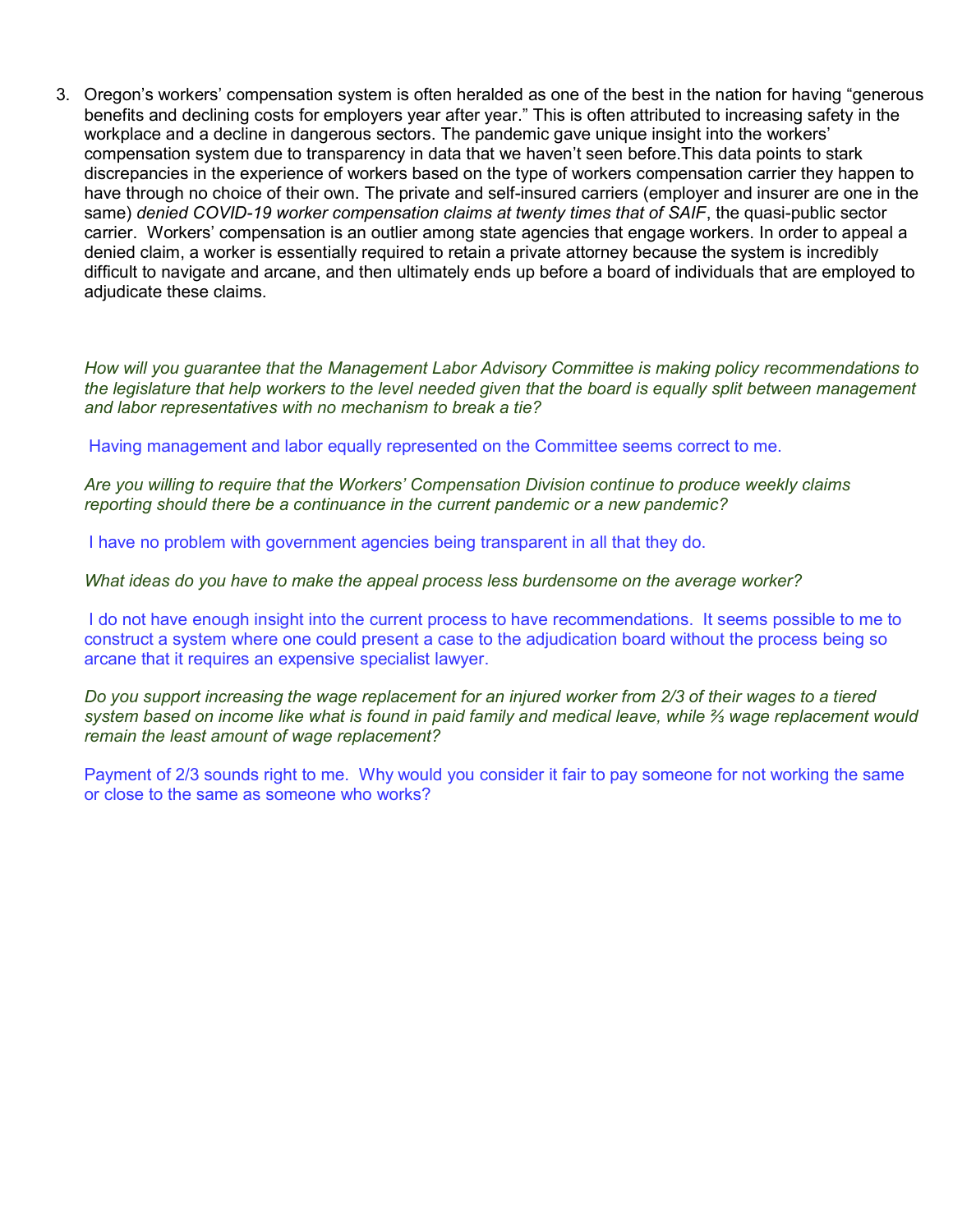# Transparency and Accountability with Public Resources

1. Privatization is an increasingly common way to address budget deficits and decreased delivery of services due to chronic divestment. Often these cost savings come at the expense of workers in those sectors who readily experience slashed wages and benefits,and often the loss of union representation. Meanwhile, the public loses the ability to hold elected officials accountable for the outcomes previously generated by the service.

#### Will you publicly oppose current and future efforts to privatize liquor sales in Oregon?

The Sate and local communities could reasonably regulate liquor sales, as it is a substance like illegal drugs that can have a substantial negative impact on families and community livability. I see no need for the State to be in the liquor business.

Will you oppose the privatization of government agencies to the private sector when workers would be negatively impacted by loss of employment, wages, benefits, and their union?

I would be in favor of government being the most cost efficient for the taxpayer. As long as unions are allowed in government employment I see very little chance of government employees being the most cost efficient. See my comments on public employee unions above.

What is your general position on privatization?

### In favor. See above.

2. Tax credits for construction development are often utilized with the expectation of creating an influx of economic vitality. In some cases that happens, and in some cases the likelihood of long-term gains to communities impacted seems to be less convincing. Some projects continue to utilize public resources while the employers operating in them violate a myriad of labor laws, including discrimination and harassment, wage and hour, and safety and health violations. The employment requirements for both the construction project and that of the jobs inside the facility after completion are minimal to non-existent, along with reporting criteria. This effectively creates a scenario in which millions of dollars in tax revenue are forfeited with little to no transparency, leaving stakeholders and local governments unable to ascertain the net benefit or loss the programs provide to the workers or the community.

How will you judge tax credits to ensure they are worth the dollars invested?

Politicians do not use economic reasons to make "investments", they use politics. Governments should only ensure an environment conducive to development and free enterprise. Let business people make the investment decisions.

Will you support increased transparency from Business Oregon to both the legislature and stakeholders regarding the amount of tax deferral generated in the programs they support across the state? Under what timeline do you believe that is feasible?

Politicians should not be making tax deferral or tax credit decisions at all. See above.

Do you support a prevailing wage requirement on projects located in enterprise zones? Do you support a project labor agreement requirement on projects located in enterprise zones?

No. Government should not be dictating wages or benefits. Why can't every part of the city or state be an enterprise zone that is conducive to free market development? The existence of such a zone indicates either how bad the development environment is, or that politicians are funneling tax money to their crony supporters.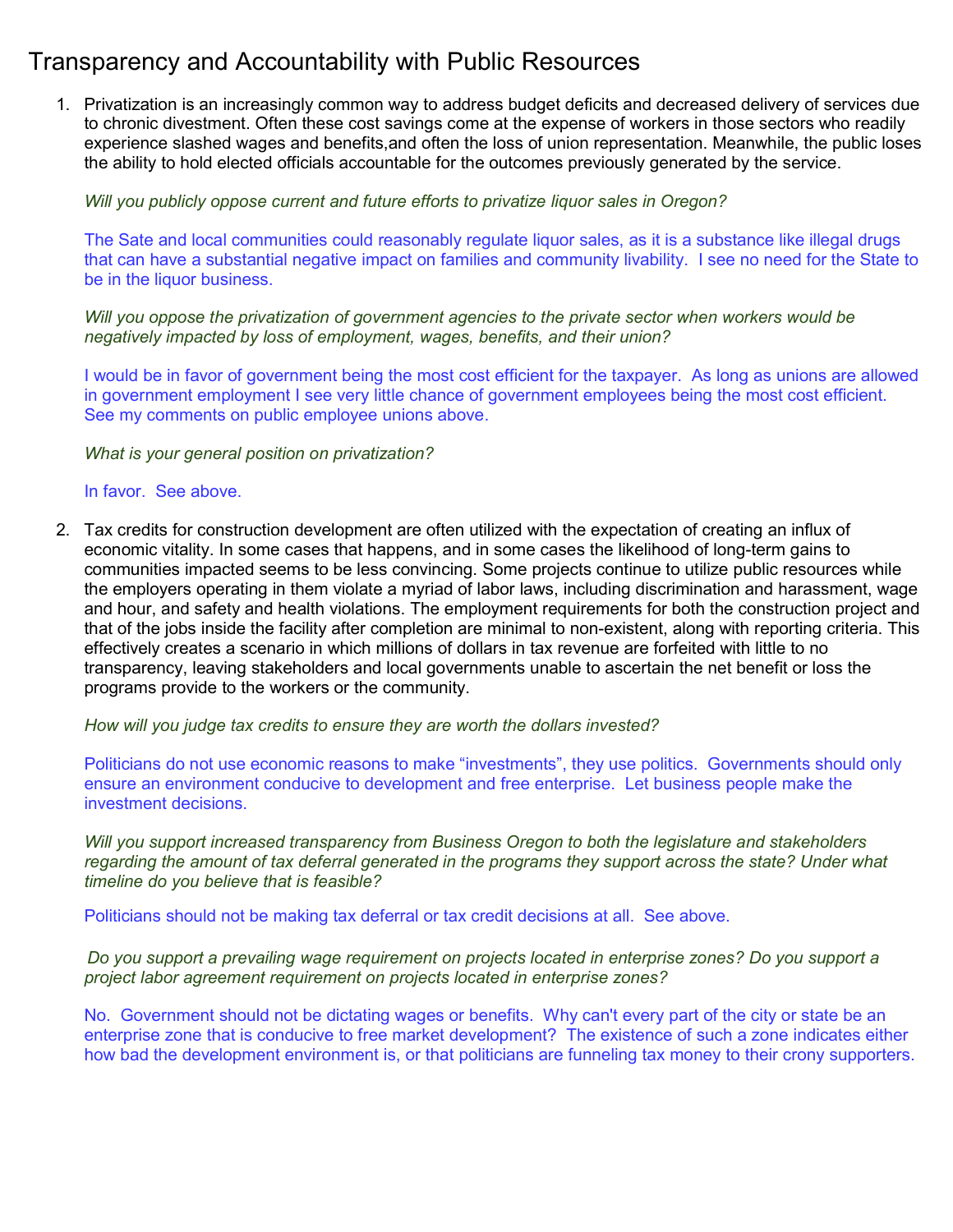How do you plan to ensure the agencies tasked with enforcing the labor laws mentioned above coordinate with Business Oregon to flag bad actors and hold them accountable as they apply for other abatements?

N/A

3. Often, state agencies procure goods and services using the lowest responsible bidder process, frequently interpreted by agency staff as the lowest cost. Oregon has made some modest improvements to ensure we look at the long-term effects of procurement choices on our economy. While there are some limits placed on our state by trade agreements, there is more we could be doing to support local and union jobs in our procurement processes.

Would you support efforts to improve public procurement/purchasing to reward High Road Contractors and Suppliers? (note: High Road- defined as those who invest in good wages, pension, health, training/apprenticeship, and history of compliance with current laws)?

Government should make its bids soley dependent on cost and *quality of services*. This includes having a track record of quality services. It must come with a system that ensures competition by allowing new operators without a track record yet to establish themselves. I believe that companies that hire quality people and who pay higher wages and benefits can complete on terms of quality.

I am okay with adding criteria that include compliance with law to weed out fly-by-night or shady operators.

How will you help promote best value contracting and ensure public dollars are used to promote responsible contractors and businesses?

This shouldn't be rocket science. Private companies bid contracts all the time. The problem is cronyism in the public sector. The difference is in the private sector one loses a job or the business goes under if cronyism is allowed to choose a sub-standard contractor.

This seems a logical way to handle government contracts. If a sub-standard bid results in shody work (ex: a few years ago, repaving of Hwy 217 near Portand had ruts again after just a few months) the government employee and/or supervisors in the department should be fired. A criminal investigation should also be opened for detection of cronyism.

### How will you promote and/or incentivize Oregon and domestic manufacturing and union jobs?

Eliminate personal income taxes and all business income taxes. They would be replaced by a 2% retail nonfood sales tax. It goes without saying that the economically ignorant revenue (not profit) taxes need to junked.

Just as important is the regulatory and licensing environment. Too often these, perhaps well intentioned, mechanisms become obstacles and gate keepers preventing new business creation,

### Do you believe that state transportation projects should have core high-road contracting requirements that support a fair return on investment?

Government bids must be made on cost and quality of services only.

Would you support efforts to evaluate and assess the process for contracts that require lowest-responsiblebidders, ensuring bids are being awarded to responsible and responsive bidders?

No. See above.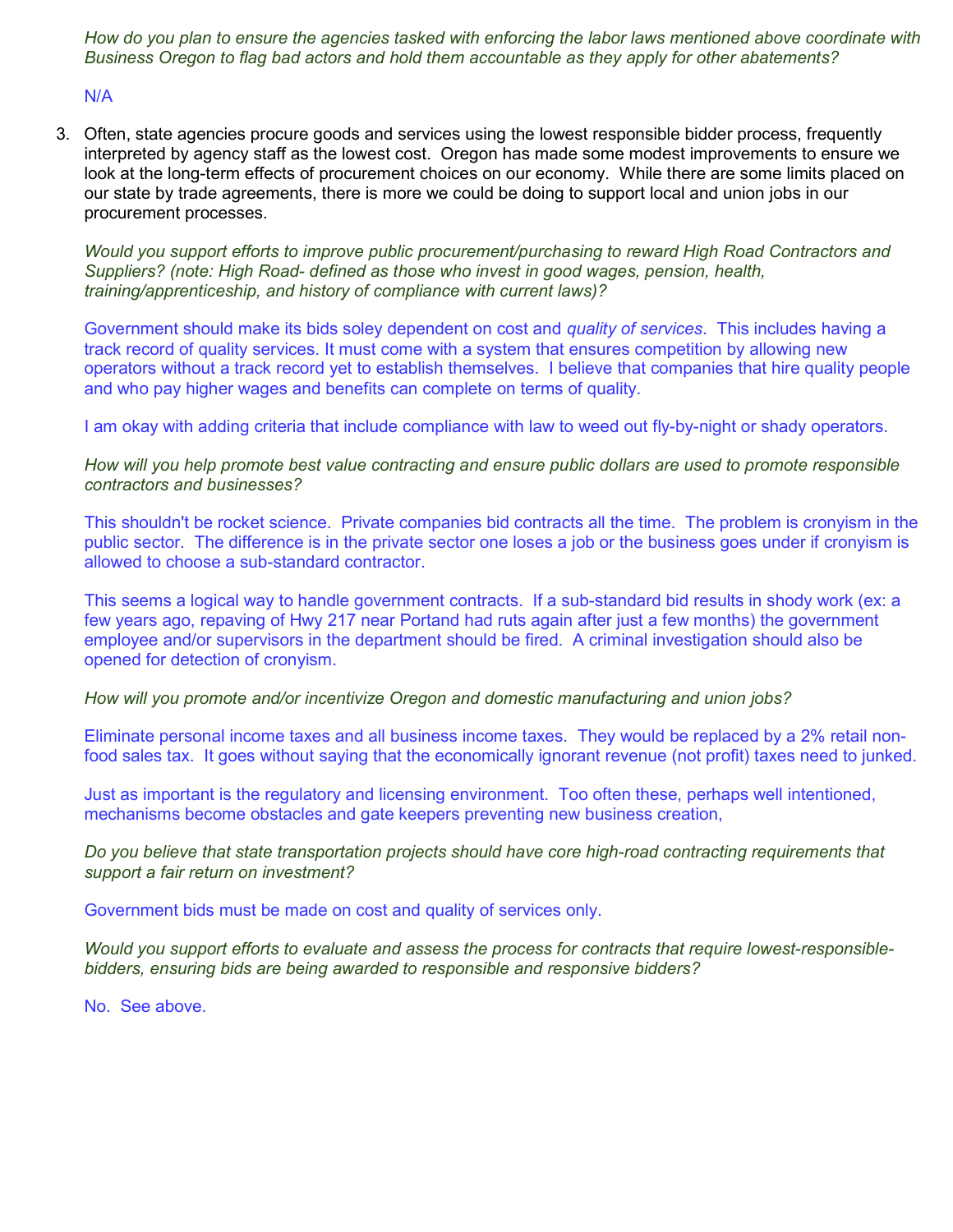Would you support efforts for the utilization of best value contracting that promotes and gives preference to bidders providing good quality products and services that pay good wages, benefits, workforce equity, and demonstration of compliance with state, federal, and local laws?

No. See above.

4. The Labor Education and Research Center at the University of Oregon researches issues related to workers, working conditions, and our economy. It is funded through and housed at the University of Oregon. In recent years the university has become increasingly hostile towards this program.

How could you ensure this important asset remains a stable resource for workers and legislators alike?

No State funds at all should be given to any university. They need to provide an educational service that is worth the cost to student customers, If they cannot do that, they should disappear.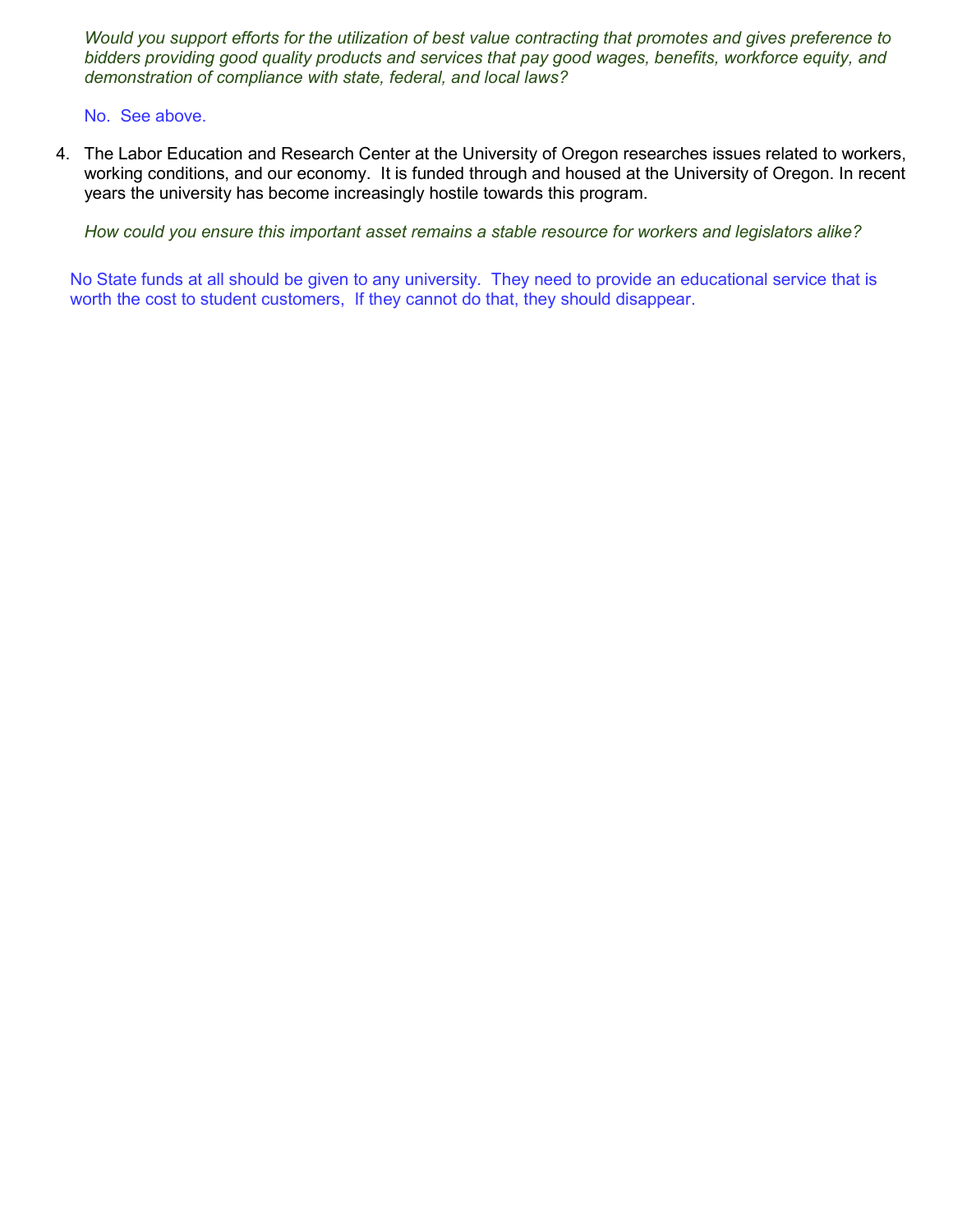# A Worker Centered Climate Transition

1. As our state looks for ways to address climate change, we are faced with important decisions about balancing environmental and economic sustainability. Unfortunately, many of the jobs that we create through green initiatives don't pay living wages or provide benefits. Often worker advocates hear that greening the economy needs to happen so quickly that there isn't the time or resources to create livable economies. This is a notion we strongly reject.

How should Oregon balance our environmental needs with our economic needs? How can we ensure that "greening our economy" leads to new high wage jobs across the state, and that workers see a just transition from their previous employment?

Using carbon based fuels with current burning technology that only releases the trace gas carbon-dioxide, which is an essential part of nature, is not a problem.

On the other hand, having politicians lead hysterical non-scientific attacks against carbon-dioxide and use government power to force our civilization's power grid to intermittent costly wind and solar is a road to disaster.

In analyzing climate-related policy, how will you ensure that workers in affected industries are re-trained and made whole during the transition to a clean energy economy? And how would you ensure jobs created through investments from any revenue generated by a carbon pricing program are high wage, familysupporting jobs?

Energy production is a business that should be left to business decisions and engineering, not politicians looking for ways to spend tax dollars on cronyism.

Would you support a mandate on industry and the state to fund a program that would allow for bridges to retirement if a job is lost as a result of climate policy?

N/A

2. Oregon can be a leader in supporting efforts to manufacture, procure and incentivize the transition to costeffective electric vehicles, e-buses, and other key technology to reduce our transportation emissions, while prioritizing training, investment and labor standards in these sectors.

How will you ensure our state's investments and potential in-state production (assembly, supply-chain) are done by fair and responsible employers (see California Fair and Responsible), promote apprenticeship in manufacturing (see BYD/SMART Apprenticeship), and protect drivers/operators (see UC Berkeley Truck Driver Misclassification)

The State vehicle fleet decions should be based on price and quality of service only.

3. Often there are attempts to divert money from the Unemployment Insurance trust fund for other purposes – job training, programs to subsidize workers' wages, or even filling budget holes.

Is there any situation in which you would support taking money out of the unemployment trust fund for purposes other than providing benefits to workers? Do you support extending unemployment insurance programs during recessions and pandemics? Do you believe the economy is strong enough to end the current extensions?

Money collected for Unemployment Insurance should only be used for that purpose. Unemployment benefits should be of limited time as a short term bridge only. (Regardless of the current flu season.)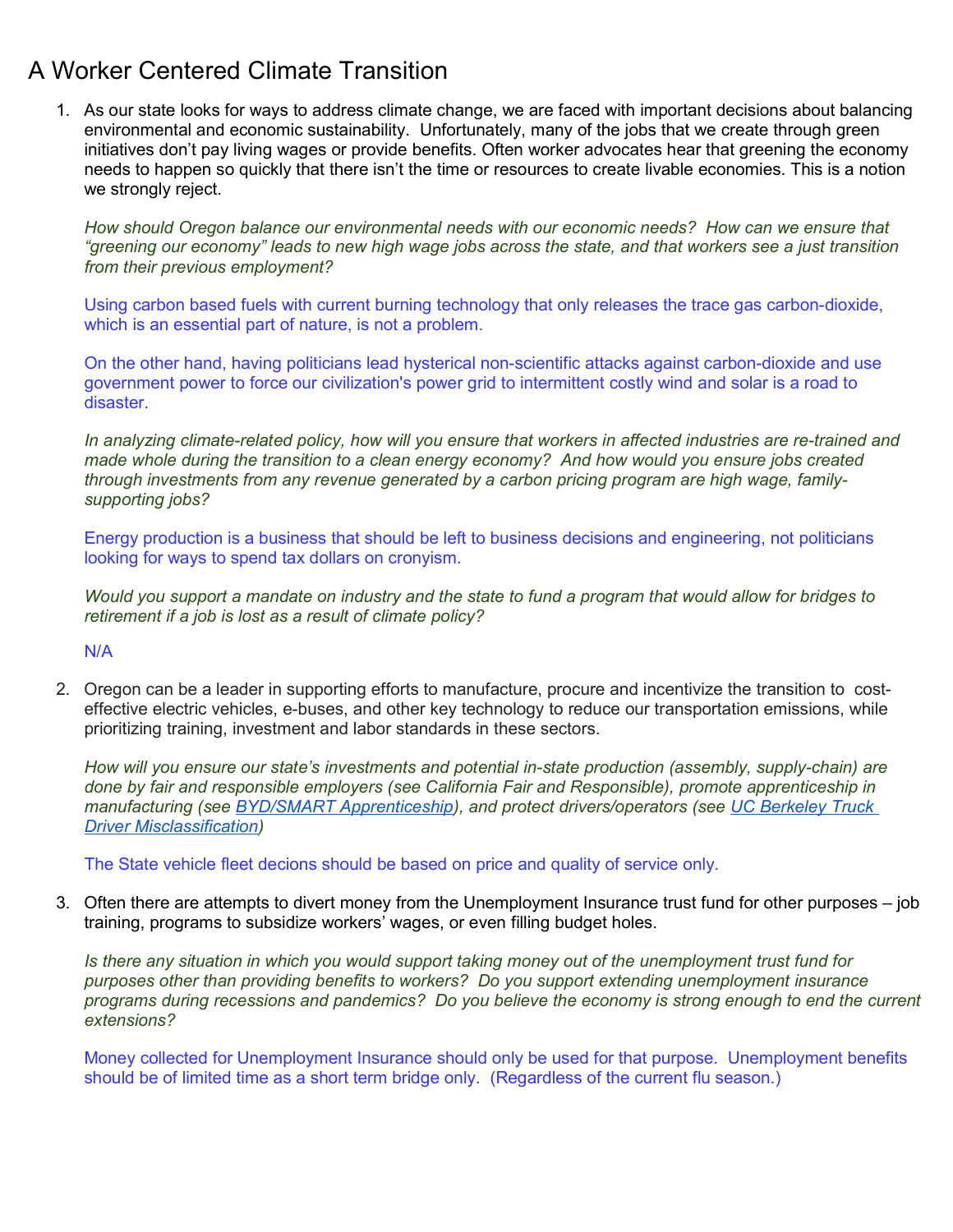### State Land Board

1. In becoming Governor, you will be one of the three members of the Oregon State Land Board which oversees a land base that includes nearly 1.6 million acres of state land and resource assets. How you will balance the need for economic development in areas of the state that are often left behind, and ensuring Oregon's state lands are accessible to all

How will you prioritize labor stakeholder involvement and input with important decisions before the Board?

All State lands should be given to the respective counties. This allows the land and resources to benefit the local residents.

The State should only keep and maintain State parks.

## Basic Worker Rights Not Yet Afforded

1. In some workplaces a person can get fired without any warning and for no reason – these "at will" employees can be let go without "just cause."

Do you believe workers should have warnings and progressive discipline before they are laid off? Should a manager be required to tell a person why they are being laid off? How will you address this?

What is good for the goose, is good for the gander. If a person can quit with no notice, he can be fired with no notice. If there is a two week notice for quiting, a two work notice for firing seems fair.

Given my current position on strikes and union organizing (freely allowed, see above), firing a person also engaged in these activites would require documentation of warnings and/or progressive discipline to avoid accusation of retaliation.

2. Farmworkers and domestic workers were excluded from the Fair Labor Standards Act of 1938, primarily due to racism. To this date, both categories of workers are not afforded time and half when they work beyond 40 hours in one calendar week.

Do you support Oregon's effort to extend overtime at 40 hours to both categories of workers?

No. The accusation of "racism" is an ignorant and disgraceful statement of someone who cannot make a cognizant argument. If you have ever run a farm or run a household, the notion that it can be "run on the clock" is just as ignorant. It is my judgement that lawmakers did the exclusion correctly.

3. Oregon's public defense system needs immediate support and investment. Caseloads continue to grow and turnover rates in public defense offices have increased to crisis levels in the last year. While the work to move away from the constitutionally problematic flat case rate contracting model began in 2019, it has been stunted by the lack of investment.

Would you support investing in the reforms that have been recommended by numerous studies - modern caseload caps, adequate support staff, case managers for clients, and training and accountability at all levels that would ensure all accused of a crime in Oregon have their constitutionally guaranteed right to adequate representation?

The legal system in America is an appalling mess. I was not impressed with my experience with a public defender. The goal seemed more to throw a person into the system than to actually defend.

I do not yet have the knowledge to comment on possible legal system fixes.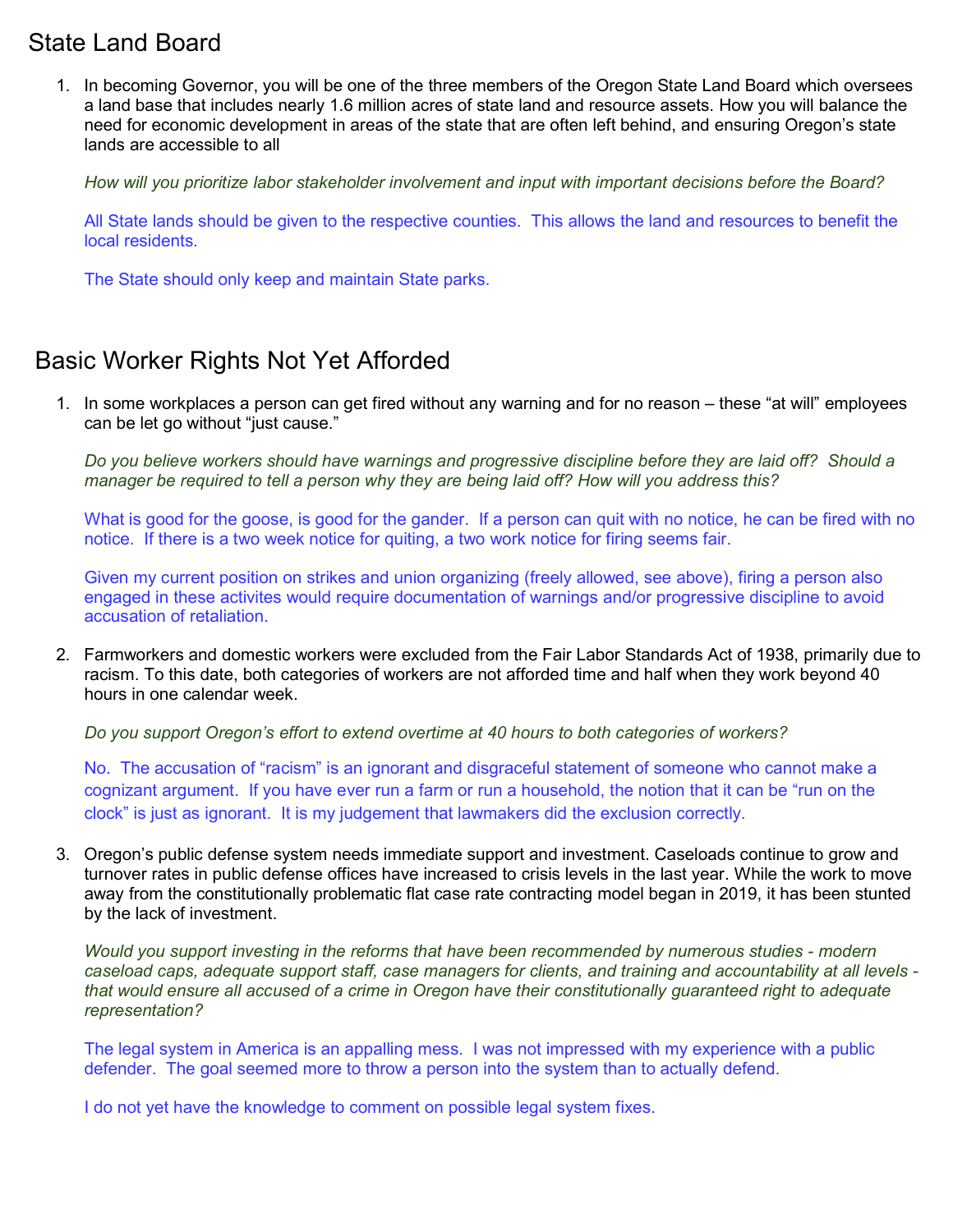# Refusing to Leave Workers Behind

1. The legislature has made significant strides to improve access to quality childcare. However, there has been very little done to support increasing the supply of childcare. Home childcare is often the most flexible and useful for families who can't afford large, expensive childcare centers. Home childcare is also more likely to have 24-hour care, culturally specific care and rural care, all of which are lacking in Oregon. Without sufficient childcare slots for kids our economy cannot get back on track.

Will you prioritize investments in building the supply of home childcare?

The more government regulates and controls, the more expensive and less available something becomes. Let parents make the childcare decisions, including paying for it. Provide maximum availability by keeping the State out of it.

2. A recent report investigating Oregon Health and Science University found systemic problems with racism, sexual harassment, bullying, and retaliation.

As Governor, how will you ensure workers at OHSU can work without having to encounter unlawful, dangerous, and degrading activity?

Are there no managers or supervisors at OSHU? Or are you saying they can't do their jobs because the State is preventing them? Every other business in the State can handle this. Perhaps all government funding should be removed so OSHU can learn to operate like every other private business in the State.

3. As the federal debate around immigration draws on, over 100,000 workers living in Oregon today are undocumented. We know it's easy to take advantage of workers who are afraid to lose their job because of their immigration status . Farmworkers are intentionally excluded from the National Labor Relations Act, stripping from them many rights that other workers have.

Should Oregon allow farmworkers the right to organize a union?

So how does this work? People in the country without a legal right to work, need to have a legal system that forces other people to give them rights? Not sure I follow that logic.

The State should require E-verify to only allow employment with those with a legal right to work.

Would you support legislation that prohibits employers from contacting ICE as retaliation for organizing?

No. Any citizen should be free to contact a government enforcement agency.

4. Over the course of the past few years, we've seen an incredible number of women tell their stories about sexual harassment in the workplace. Almost one half of the Oregon AFL-CIO's membership identify as women. In order to enable women to gain ground economically, we must take bold steps to ensure when they're harassed or assaulted that they have access to culture-changing remedies.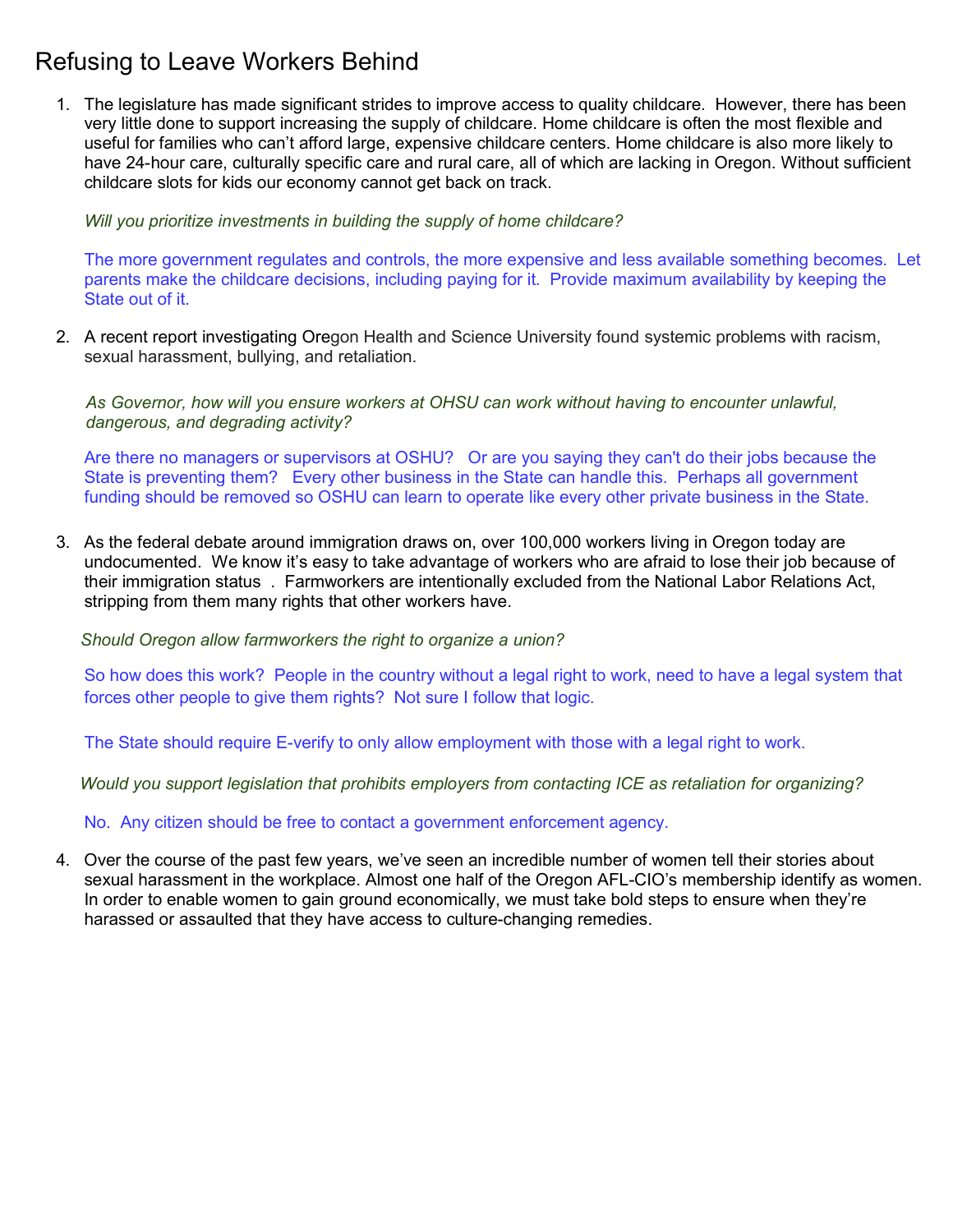Would you support clarification in statute to hold management personally liable when they are found to have committed the act of harassment or discrimination, or they were alerted to the discrimination or harassment and did not take action to remedy it? Why or why not?

I've been a manger. This already exists.

Do you support ensuring that employers cannot request a non-disclosure agreement when a worker has experienced discrimination, harassment or sexual assault on the job?

If someone wants to sign an NDA in return for something, that is their choice. However, using coercion to pressure someone into a decision is illegal, as it should be for any contract negotiation.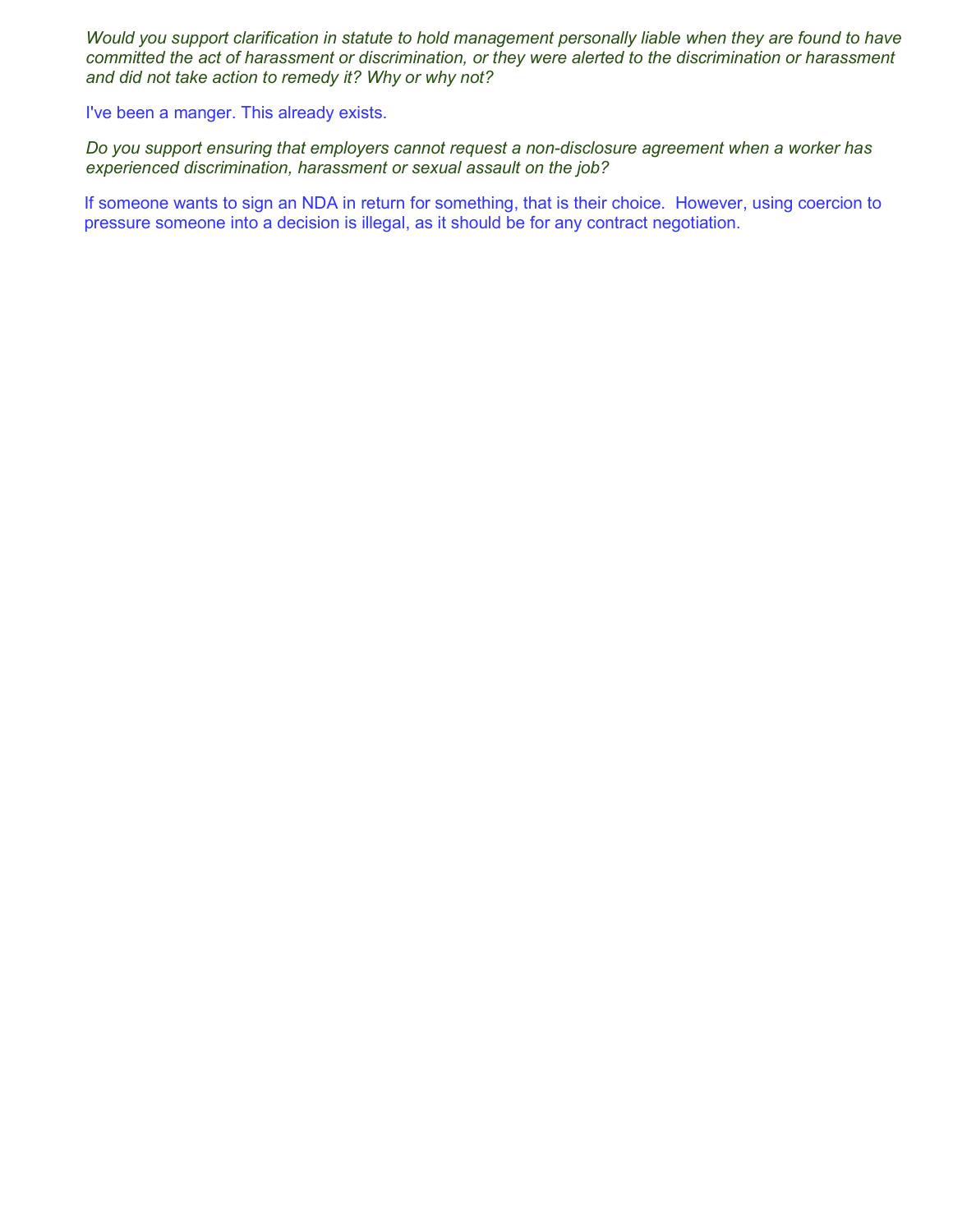5. Increasingly – and particularly in the gig-economy – the use of independent contractors to do work historically done by employees has become a significant trend in our economy. While there are instances where independent contractors are essential to the work of a business, there are also troubling trends used by employers to erode the relationship between themselves and their employees by misclassifying their workers as independent contractors to avoid basic worker protections that employees are guaranteed, like the right to a minimum wage and basic civil rights protections.

Do you believe this trend is problematic in Oregon's economy? Would you support legislation aimed at ensuring workers are appropriately classified as employees rather than independent contractors and curbing misclassification abuses by some employers? Would you support legislation based off of California's AB 5 from 2019 that does each of the following things?

Apply a strict "ABC test" to determine workers' employment status and puts the burden of proof on employers:

(A) that the worker is free from the control and direction of the hirer in connection with the performance of the work, both under the contract for the performance of such work

(B) that the worker performs work that is outside the usual course of the hiring entity's business

(C) that the worker is customarily engaged in an independently established trade, occupation, or business of the same nature as the work performed for the hiring entity.

Limiting workers' choices by the government "helping" them is nonsense. There are lots of reasons why a person might be best served by a gig-economy – including independence and freedom from the "boss". Heaven help Americans from all the politicians and social do-gooders that want to "help" them.

6. COVID-19 presented unprecedented challenges to all workers, but particularly those at the epicenter of the pandemic: health care workers, educational service workers, farmworkers and retail workers to name a few. When we come out of the pandemic, we can't go back to an economy that undervalues these workers and their critical labor in our society.

As Governor, how would you address inadequate staffing particularly in healthcare, to ensure that Oregonian's health care needs are being met?

The State should have zero involvement with funding healthcare. A legal climate of freedom in healthcare, where patients directly purchase their healthcare needs, is the fastest and surest way to foster innovation and lower costs via competition. Ensuring a legal climate of freedom is the limit of what the State should be doing.

What funding or policy decisions would you like to see made so that our economy values and better protects these impacted workers going forward?

If the State had not decided to implement the same "health" mandates as used by the Communist party of China, there would not have been unprecedented economic challenges.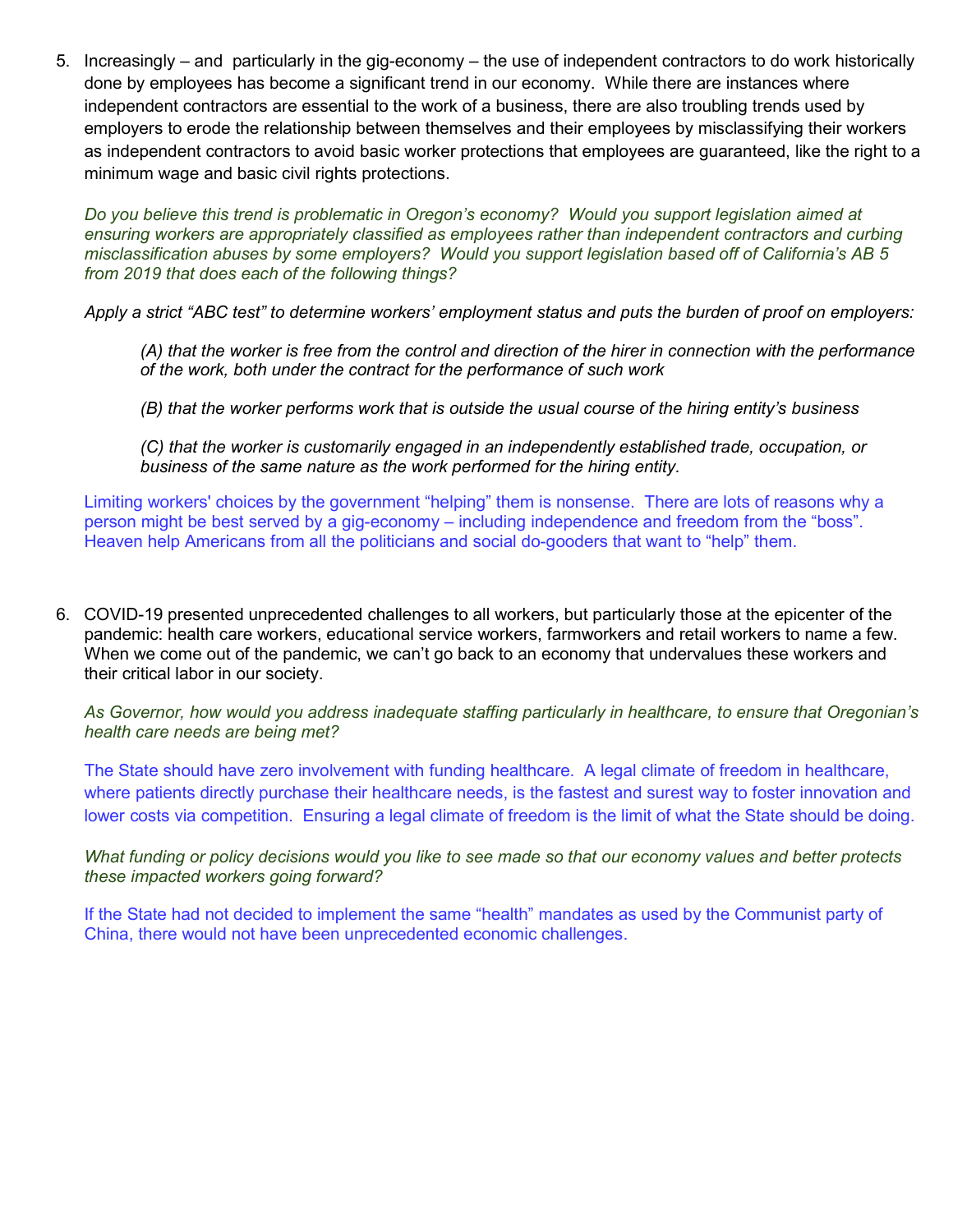## Retirement Security

1. Oregon's Public Employee Retirement System is one of the most solvent in the nation. It was established to ensure that public employees are able to count on a quality pension when they retire, as was once the case for most workers. As private pensions have been eroded in many parts of the economy, our state has been left with a choice: erode our public pension system as well, or maintain a public pension system that is as strong as those private pensions once were. A strong, solvent, pension system helps us attract the best employees we can. It keeps more retirees out of poverty – and off of expensive public services. And it's part of a negotiated package through which workers have forgone pay raises and other benefits to ensure they'll have a secure retirement.

Would you oppose attempts to reduce PERS retirement benefits for public employees? Under what conditions would you support any deduction in PERS benefits, and what types of deductions would you support or oppose?

The only way you can claim Oregon's PERS is the "most solvent in the nation" is you believe that the public is a tax cow that can be infinitely milked.

The public retirement promised by politicians to government employees is unsustainable and the people who built that tower of crap knew it would be exactly that. They made those decisions confident in the fact they would be long gone when it blew up.

Every private employer figured out decades ago that you cannot fund a person from your business who is not working. Thus every private employer has worker 401k plans. They often help fund the retirement plan as a benefit. When the worker leaves, he takes the 401k plan with him. There is no funding of someone who is not working for the company. The same system must be used in government, no exceptions.

No government should be in the investment and guaranteed retirement pay business. The State needs to get completely out of that business. The solution I see for existing obligations is to divide the existing PERS investment portfolio among those being paid retirement by the State. Let the retirees manage their own funds like every other private worker retiree.

As part of a pay and benefit package a government can pay match some percentage of wages paid to a 401k, like is done in the private sector.

I stand by these answers, and commit to upholding the values displayed in my answers in my votes if elected.

\_\_\_\_\_\_\_Reed K. Christensen\_\_\_\_\_\_\_\_\_\_\_\_ \_\_\_\_\_\_\_\_March 15, 2022\_\_\_\_\_\_\_\_\_\_

Signature Date **Date**